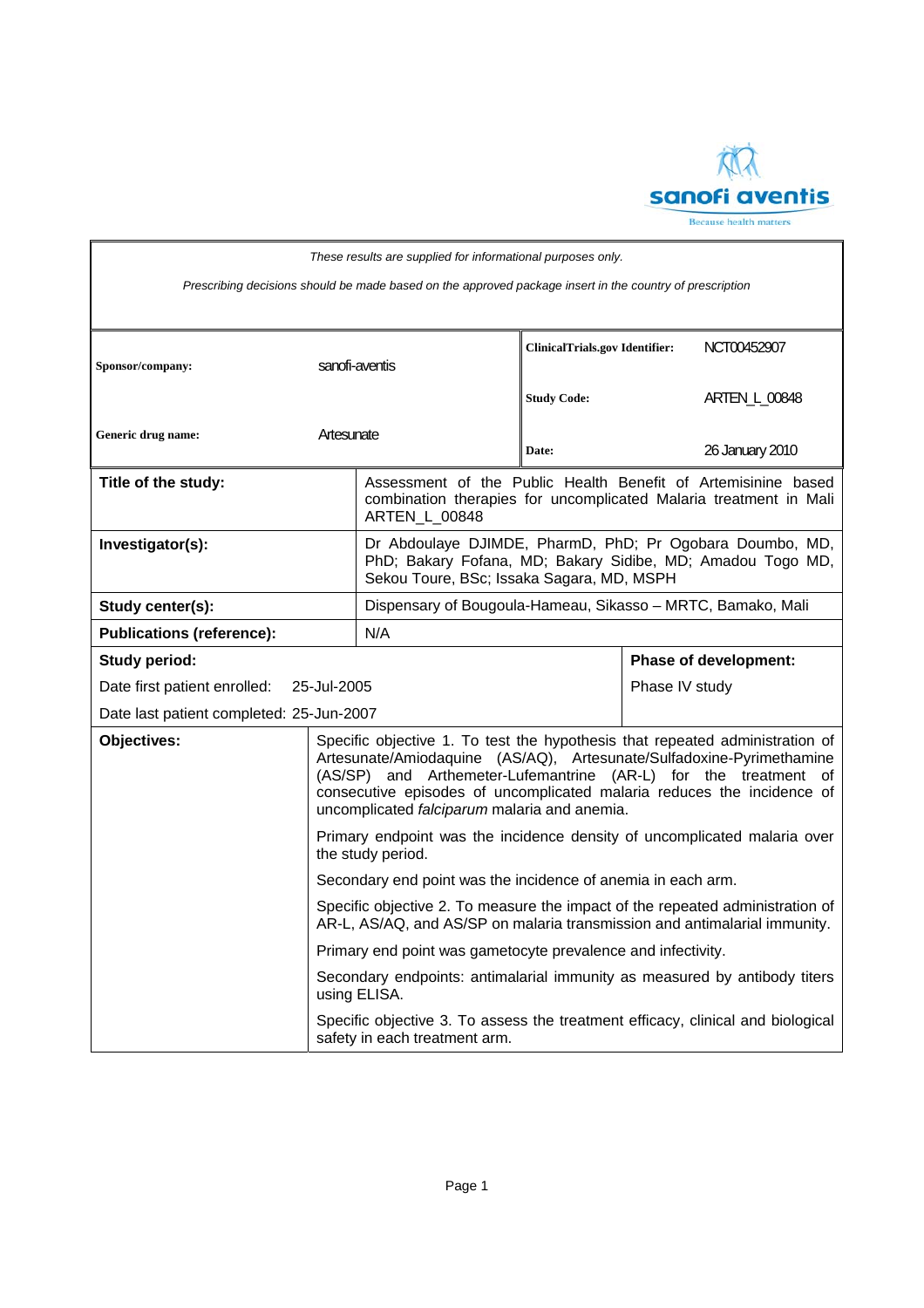

| Methodology:                             | This was an open randomized clinical trial comparing three different<br>artemisinin-based combination treatments: AR-L, AS/AQ, and AS/SP                                                                                                                                                                                                                                                                                                                                                                                                                                                                                                                                                                                                                                                                                                                                                                                                                                                                   |                                                                                                                                                                                                                              |                 |  |  |
|------------------------------------------|------------------------------------------------------------------------------------------------------------------------------------------------------------------------------------------------------------------------------------------------------------------------------------------------------------------------------------------------------------------------------------------------------------------------------------------------------------------------------------------------------------------------------------------------------------------------------------------------------------------------------------------------------------------------------------------------------------------------------------------------------------------------------------------------------------------------------------------------------------------------------------------------------------------------------------------------------------------------------------------------------------|------------------------------------------------------------------------------------------------------------------------------------------------------------------------------------------------------------------------------|-----------------|--|--|
|                                          | Patients, age >=6 months with uncomplicated malaria were randomized to<br>receive AR-L, AS/AQ, or AS/SP. New episodes of malaria were retreated<br>with the same combination therapy that the subject was initially randomized<br>to receive. Once subjects have been assigned to a given group, in the event<br>of subsequent malaria episodes, they were re-treated with that same<br>treatment regimen. Patients were closely followed both clinically and<br>biologically to record any adverse event. In case of treatment failure or<br>development of severe malaria, patients were treated with quinine or<br>hospitalized if necessary.                                                                                                                                                                                                                                                                                                                                                           |                                                                                                                                                                                                                              |                 |  |  |
| <b>Number of Version 01:</b>             | Planned: 780                                                                                                                                                                                                                                                                                                                                                                                                                                                                                                                                                                                                                                                                                                                                                                                                                                                                                                                                                                                               | Randomized: 780                                                                                                                                                                                                              | Treated:<br>780 |  |  |
| Evaluated:                               | Efficacy:<br>- Treatment outcomes were classified<br>as Early treatment failure (ETF), late<br>failure<br>$(LCF)$ ,<br>clinical<br>Late<br>parasitological<br>failure (LPF)<br>and<br>adequate clinical and parasitological<br>response (ACPR) according to WHO<br>latest protocol (WHO, 2003).<br>- Incidence of clinical malaria by<br>treatment arm.<br>- Impact of the repeated<br>administration of AS/AQ, AS/SP and<br>AR-L on malaria transmission and<br>antimalarial immunity.                                                                                                                                                                                                                                                                                                                                                                                                                                                                                                                    | Safety:<br>The incidence of clinical adverse<br>events (AEs) related or not to study<br>drugs was reported by severity,<br>causality and by study arm.<br>The severity of lab abnormality was<br>defined using grading scale |                 |  |  |
| Diagnosis and criteria for<br>inclusion: | Subjects with the following characteristics were included in the study.<br>Age at least 6 months, weight at least 5 kg, residing in Bougoula-Hameau,<br>Sikasso, Mali able to receive oral treatment, having an axillary body<br>temperature of more than 37.5 °C for the first randomization,<br>Suffering from a Plasmodium sp. infection with a parasite density between<br>2,000 and 200,000 asexual forms per microliter of blood.<br>A written informed consent was obtained, either from themselves (adults) or<br>from their respective parent/legal guardian (minors).<br>Furthermore, Subsequent malaria episode was defined as the presence of<br>malaria signs or symptoms (Chills, headaches, vomiting irrespective of<br>axillary temperature $>= 37.5^{\circ}C$ ) with <i>Plasmodium</i> sp. infection with parasite<br>density not null. Severe malaria cases were treated with quinine and re-<br>enrolled for the subsequent uncomplicated malaria with the same study<br>treatment arm. |                                                                                                                                                                                                                              |                 |  |  |
| Investigational product:                 | Artesunate.<br>Amodiaguine,<br>lumefantrine                                                                                                                                                                                                                                                                                                                                                                                                                                                                                                                                                                                                                                                                                                                                                                                                                                                                                                                                                                | sulfadoxine/pyrimethamine,                                                                                                                                                                                                   | Arthemether-    |  |  |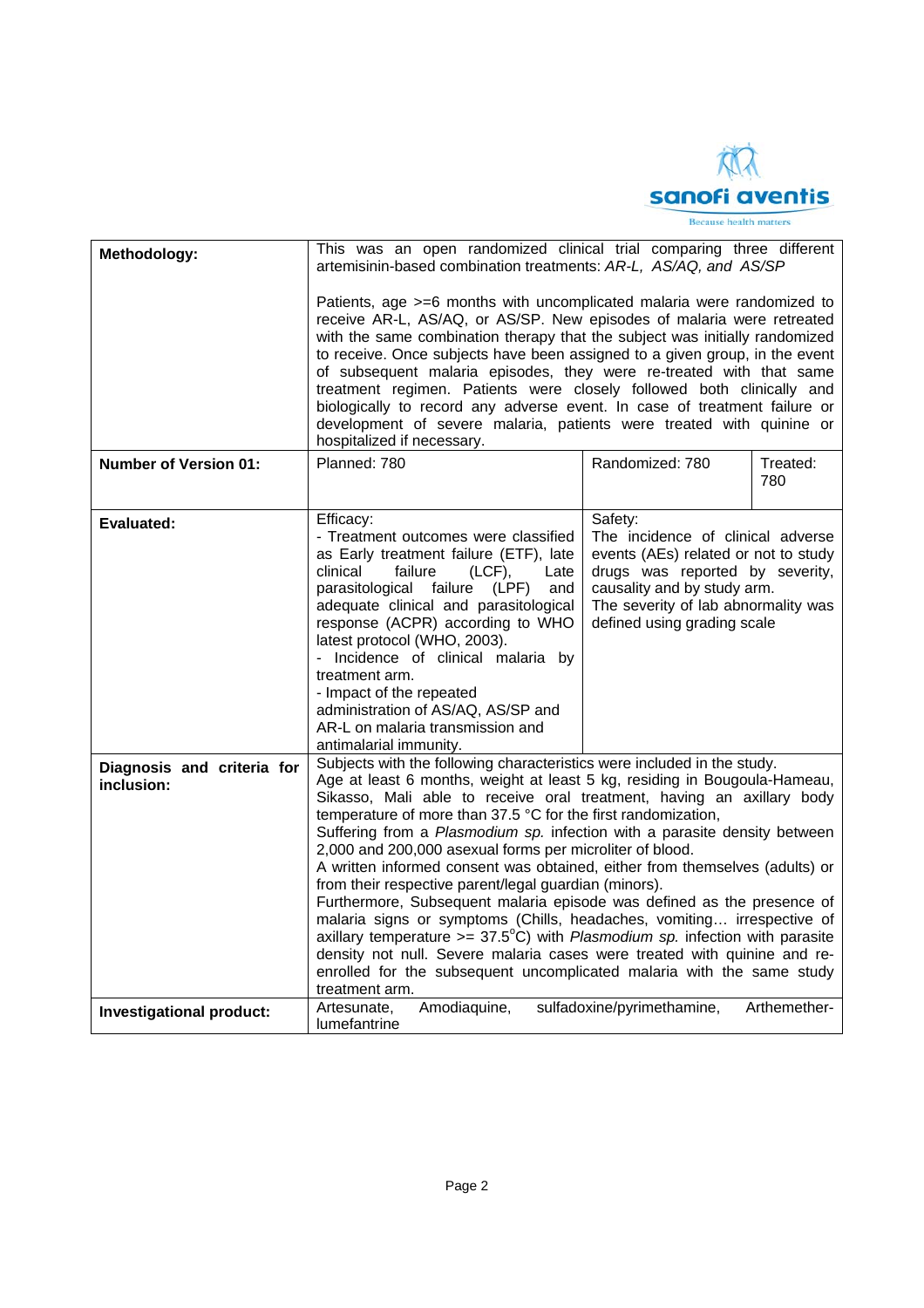

| Dose:                                | Arm1 (AR-L)*: For patients < 15 kg, 1 tablet per dose;<br>15-25 kg, 2 tablets per dose;<br>25-35 kg, 3 tablets per dose;<br>> 35 kg, 4 tablets per dose.<br>*Treatment is given over 3 days twice a day<br>Arm2 (AS+AQ)*: For patients < 10 kg, $\frac{1}{2}$ tablet AS + $\frac{1}{2}$ tablet AQ;<br>10-20 kg, 1 tablet AS+ 1 tablet AQ per day<br>21-40 kg, 2 tablets AS+2 tablets AQ per day; |                                                                                                                                                                                                                                                                                                                                                                                                                                                                                                                                                                                                                                                                                                                                                                                                                                                                                                                                                                                                                                                                                                                                                                                 |  |  |  |
|--------------------------------------|--------------------------------------------------------------------------------------------------------------------------------------------------------------------------------------------------------------------------------------------------------------------------------------------------------------------------------------------------------------------------------------------------|---------------------------------------------------------------------------------------------------------------------------------------------------------------------------------------------------------------------------------------------------------------------------------------------------------------------------------------------------------------------------------------------------------------------------------------------------------------------------------------------------------------------------------------------------------------------------------------------------------------------------------------------------------------------------------------------------------------------------------------------------------------------------------------------------------------------------------------------------------------------------------------------------------------------------------------------------------------------------------------------------------------------------------------------------------------------------------------------------------------------------------------------------------------------------------|--|--|--|
|                                      | > 40 kg, 4 tablets AS + 4 tablets AQ per day.<br>* Treatment is given over 3 days once a day.                                                                                                                                                                                                                                                                                                    |                                                                                                                                                                                                                                                                                                                                                                                                                                                                                                                                                                                                                                                                                                                                                                                                                                                                                                                                                                                                                                                                                                                                                                                 |  |  |  |
|                                      | Arm3 (AS+SP)* For patients <= 10 kg, $\frac{1}{2}$ tablet AS + $\frac{1}{2}$ tablet SP;<br>11-20 kg, 1 tablet AS+ 1 tablet SP per day<br>21-40 kg, 2 tablets AS+2 tablets SP per day;<br>> 40 kg, 4 tablets AS + 3 tablets SP per day                                                                                                                                                            |                                                                                                                                                                                                                                                                                                                                                                                                                                                                                                                                                                                                                                                                                                                                                                                                                                                                                                                                                                                                                                                                                                                                                                                 |  |  |  |
| Administration:                      | Oral route                                                                                                                                                                                                                                                                                                                                                                                       | * SP is given only the first day while AQ is given over 3 days once a day                                                                                                                                                                                                                                                                                                                                                                                                                                                                                                                                                                                                                                                                                                                                                                                                                                                                                                                                                                                                                                                                                                       |  |  |  |
|                                      |                                                                                                                                                                                                                                                                                                                                                                                                  |                                                                                                                                                                                                                                                                                                                                                                                                                                                                                                                                                                                                                                                                                                                                                                                                                                                                                                                                                                                                                                                                                                                                                                                 |  |  |  |
| <b>Duration of treatment: 3 days</b> |                                                                                                                                                                                                                                                                                                                                                                                                  | Duration of observation: 28 days                                                                                                                                                                                                                                                                                                                                                                                                                                                                                                                                                                                                                                                                                                                                                                                                                                                                                                                                                                                                                                                                                                                                                |  |  |  |
| <b>Criteria for evaluation:</b>      |                                                                                                                                                                                                                                                                                                                                                                                                  |                                                                                                                                                                                                                                                                                                                                                                                                                                                                                                                                                                                                                                                                                                                                                                                                                                                                                                                                                                                                                                                                                                                                                                                 |  |  |  |
| Efficacy                             | Adequate clinical and parasitological response (ACPR) by day 28. Treatment<br>outcomes were classified as early treatment failure (ETF), late clinical failure<br>(LCF), late parasitological failure (LPF) and adequate clinical and<br>parasitological response (ACPR) according to WHO latest protocol (WHO,<br>2003)<br>Clinical and parasitological cure at day 28.                         |                                                                                                                                                                                                                                                                                                                                                                                                                                                                                                                                                                                                                                                                                                                                                                                                                                                                                                                                                                                                                                                                                                                                                                                 |  |  |  |
| Safety:                              | Incidence of clinical adverse events and modification of biological<br>parameters.<br>All subjects who received at least one dose starting from their first episode of<br>malaria were included into the safety and other secondary objectives<br>analysis. All subjects were analyzed using their initial assigned randomization<br>code. Missing data was ignored in this analysis             |                                                                                                                                                                                                                                                                                                                                                                                                                                                                                                                                                                                                                                                                                                                                                                                                                                                                                                                                                                                                                                                                                                                                                                                 |  |  |  |
| <b>Statistical methods:</b>          | using Stata software version 10.0.<br>outcomes.<br>episode.<br>anemia frequency were summarized as well.                                                                                                                                                                                                                                                                                         | Data were double entered and validated using MS Access and then analyzed<br>For efficacy data, a non-inferiority at 5% alpha significance level is then<br>claimed if the right endpoint of the one-sided $100(1-\alpha)$ % confidence interval<br>for the efficacy difference does not surpass 5% at day 28 analysis corrected<br>for re-infection between any one treatment arm compared to the others.<br>For the incidence reduction, any significant difference at 5% alpha<br>significance level is considered significant depending on the other objectives<br>Demographic variables and baseline, specifically age and sex, parasite<br>density were tabulated by treatment group and overall during the first<br>episode of malaria. Asexual parasite density, gametocyte density and<br>hemoglobin level were computed and compared between arms during each<br>Baseline characteristics, specifically parasitemia, gametocyte index and<br>The comparisons were made by treatment group. Chi-square test, Fisher<br>exact statistic, Anova test, and non parametric statistics were computed<br>whereby appropriate for these comparisons as indicated in the table. |  |  |  |